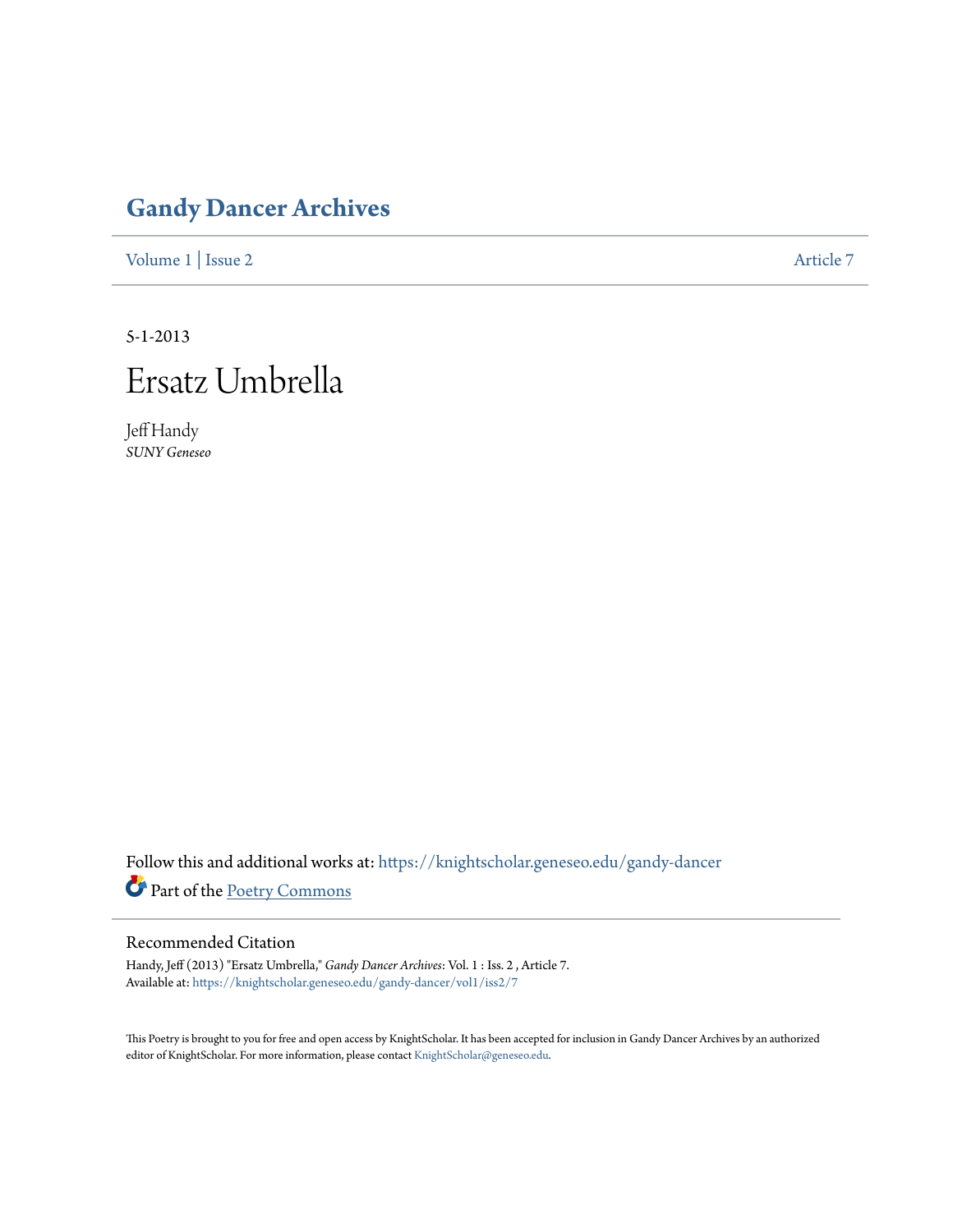## **Ersatz Umbrella**

The newspaper had by now clotted into cold mashed potatoes in the upturned bowl of his hands.

It fell in curds, the words of April 1940, like glacier melt, some into the empty inkpots of his ears, this man in step with the marching of rain, some into the unplugged clichés of his mouth and pasting the typebars of his teeth together, others still falling in Niagara barrels

over the verge of his fedora, for which the newspaper was by now its own cloud far below a sky the shade of decades old denim, and all muddy rivers